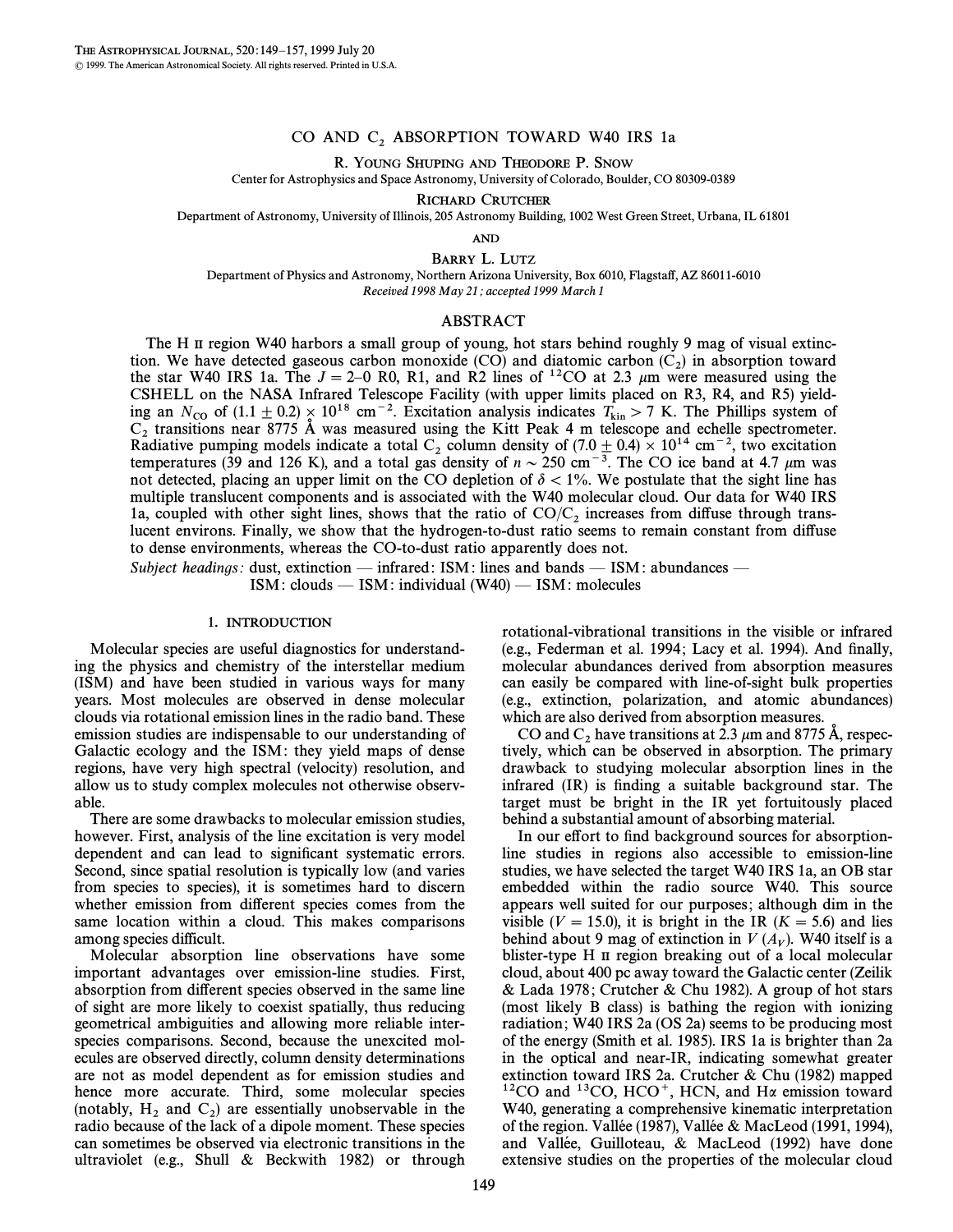and its interaction with the H  $\scriptstyle\rm II$  region using C  $\scriptstyle\rm II$  recombination lines, radio continuum emission, and CO emission. The existence of circumstellar dust shells around W40 IRS 1a, 2a, and 3a (T  $\sim$  250–350 K and M  $<$  0.1 M<sub>o</sub>) has been suggested based on broadband IR imaging and continuum measurements in the millimeter and submillimeter ranges (Smith et al. 1985; Vallée & MacLeod 1994).

Both CO and  $C_2$  are important interstellar molecules. CO is the most abundant molecule in the ISM after molecular hydrogen and has a number of important roles. The CO emission lines at 2.6 mm and shorter not only are responsible for cooling molecular clouds but also serve as tracers for H<sub>2</sub> and dense molecular gas (e.g., Magnani & Onello 1995 and references therein).  $C_2$  is much less abundant than CO and has been observed primarily in diffuse and translucent clouds (e.g., van Dishoeck & Black 1989 ; Lambert, Sheffer, & Federman 1995). Like  $H_2$ ,  $C_2$  has no dipole moment and hence no pure rotational spectrum. It is a very useful diagnostic of cloud physical conditions such as kinetic temperature, density, and radiation field intensity (van Dishoeck & Black 1982; van Dishoeck 1984). Both CO and  $C_2$  are important to carbon chemistry everywhere in the ISM.

CO absorption at 2.3  $\mu$ m ( $v=2-0$ ) has not been observed as frequently as the  $v = 1$ –0 band at 4.7  $\mu$ m, most likely owing to the smaller transition probabilities. It is, however, easier to observe at 2.3  $\mu$ m since the thermal background from the Earth's atmosphere is much lower than at 4.7  $\mu$ m. Black & Willner (1984) and Black et al. (1990) used the lines at 2.3  $\mu$ m to study the physical conditions and chemistry toward NGC 2024, NGC 2264, and AFGL 2591. Recently, Lacy et al. (1994) were able to observe both CO and  $H_2$  absorption near 2.3  $\mu$ m toward NGC 2024 IRS 2, yielding for the first time a direct measure of the  $H_2/CO$  ratio in a molecular cloud molecular cloud.

Absorption lines of  $C_2$  have been used to address a number of problems in the ISM, including diffuse interstellar cloud chemistry (e.g., Lambert et al. 1995), carbon chemistry in translucent clouds (e.g., van Dishoeck & Black 1989), molecular cloud envelopes (e.g., Federman et al. 1994), and the line-of-sight structure toward  $\zeta$  Oph (e.g., Crawford 1997). Federman et al. (1994) provide a good compilation of  $C_2$  measurements up to 1992.<br>In this paper we report on absorption-line studies of CO

and  $C_2$  toward W40 IRS 1a. The line of sight is discussed in the next section. In § 3 we describe our observations and the results, and in  $\S 4$  we discuss their implication for the physical state of the material in this line of sight. The final section contains a brief summary of our conclusions.

## 2. LINE OF SIGHT

Very little is known about the interstellar sight line to W40 IRS 1a. Both Crutcher & Chu (1982) and Smith et al. (1985) infer  $A_V \sim 9$ . The average extinction due to diffuse material over 400 pc is about 0.6 mag (see Spitzer 1978, p. 155). Therefore the obscuring material is most likely local to the W40 region and more dense than the diffuse ISM. In addition, Crutcher & Chu (1982) found a molecular <sup>13</sup>CO component in front of the W40 H II region with  $V_{LSR} = 8$ <br>km s<sup>-1</sup> N  $\approx 1.2 \times 10^{18}$  cm<sup>-2</sup> and log uT s A further km s<sup>-1</sup>,  $N_{\text{CO}} \simeq 1.2 \times 10^{18} \text{ cm}^{-2}$ , and log nT  $\sim$  4, further consecting that the sight line passes through cold material suggesting that the sight line passes through cold material, most likely associated with the neighboring molecular cloud.

The line of sight intersects at least three distinct physical

regimes. As noted above, there appears to be some cold foreground material, perhaps associated with the nearby molecular cloud. Closer to W40 IRS 1a there must be a photon-dominated region (PDR) and, closer still, the W40 H II region itself. If W40 IRS 1a has a circumstellar dust shell, it is not clear what its effect on the CO and  $C_2$  spectra might be. A warm dust shell might be associated with an elevated gas temperature and, hence, the appearance of high-J molecular rotational lines.

The H II region is roughly 0.9 pc across and has an electron density of 200 cm<sup> $-3$ </sup> (based on results in Crutcher & Chu 1982 and a distance of 400 pc). The column density of ionized hydrogen associated with the H II region should be about  $3 \times 10^{20}$  cm<sup>-2</sup>, assuming spherical geometry and that all hydrogen is ionized. Using the relation of total hydrogen column density to extinction found in Bohlin, Savage, & Drake (1978), the H  $\scriptstyle\rm II$  region should contribute  $A_V \sim 0.1$  mag to the line-of-sight extinction. This, of course, assumes a standard gas-to-dust ratio, which may not apply to H II regions in general. The contribution to  $A_V$  could increase or decrease depending primarily on the nature of any grain-destroying shocks which may have passed through the region. In either case, the H II region probably does not strongly contribute to the total extinction on the line of sight to W40 IRS 1a. In addition, molecules like CO and  $C_2$  cannot survive in the harsh H II environment, so the H II region should not contribute to the line absorption for these molecules either.

There is almost surely a PDR on the line of sight to W40 IRS 1a, which could account for as much as  $A_V \sim 10$ , nearly the entire measured visual extinction (see Hollenbach 1990 for a good discussion). Hydrogen is expected to be neutral or molecular throughout the PDR. CO and perhaps  $C_2$  cannot survive in the regions of the PDR closest to the H  $\text{II}$ region. The effect of dust in PDRs is poorly understood, and so a quantitative treatment of these regions in general is difficult.

In summary, CO and  $C_2$  absorption lines should sample the cold material in the foreground, at least part of the PDR, and none of the H II region. A circumstellar dust shell, if it exists, would most likely only contribute to high-J molecular absorption. The visual extinction  $(A_V \sim 9)$ should arise almost entirely in the foreground material (which may be part of the local molecular cloud) and the PDR, although we note that the PDR could in theory produce all of the observed extinction.

## 3. DATA AND ANALYSIS FOR  $^{12}$ CO AND C<sub>2</sub> TOWARD W40 IRS 1a

# 3.1.  $C_2$  Observations at 8775  $\AA$

The observations of W40 IRS 1a were obtained with the Cassegrain echelle spectrograph and the RCA CCD camera on the 4 m Mayall telescope at Kitt Peak National Observatory (KPNO) on the night of UT 1983 June 16. Two spectra, each of 1 hr duration, were recorded in the region of the  $J = 2-0$  band of the Phillips system  $(A^{-1}\Pi_u - X^{-1}\Sigma_g^+)$  of  $C$ . The entire  $I = 2-0$  band was contained in a single order  $C_2$ . The entire  $J = 2$ –0 band was contained in a single order<br>with its center near 8775  $\hat{\lambda}$  and with a nominal reciprocal with its center near  $8775$  Å and with a nominal reciprocal dispersion of 0.074 Å pixel<sup> $-1$ </sup> at the face of the CCD chip. Quartz lamp and thorium-argon spectra were obtained for flat-fielding and wavelength calibration. An 84  $\mu$ m wide slit was employed, providing a nominal resolution of 0.15 A,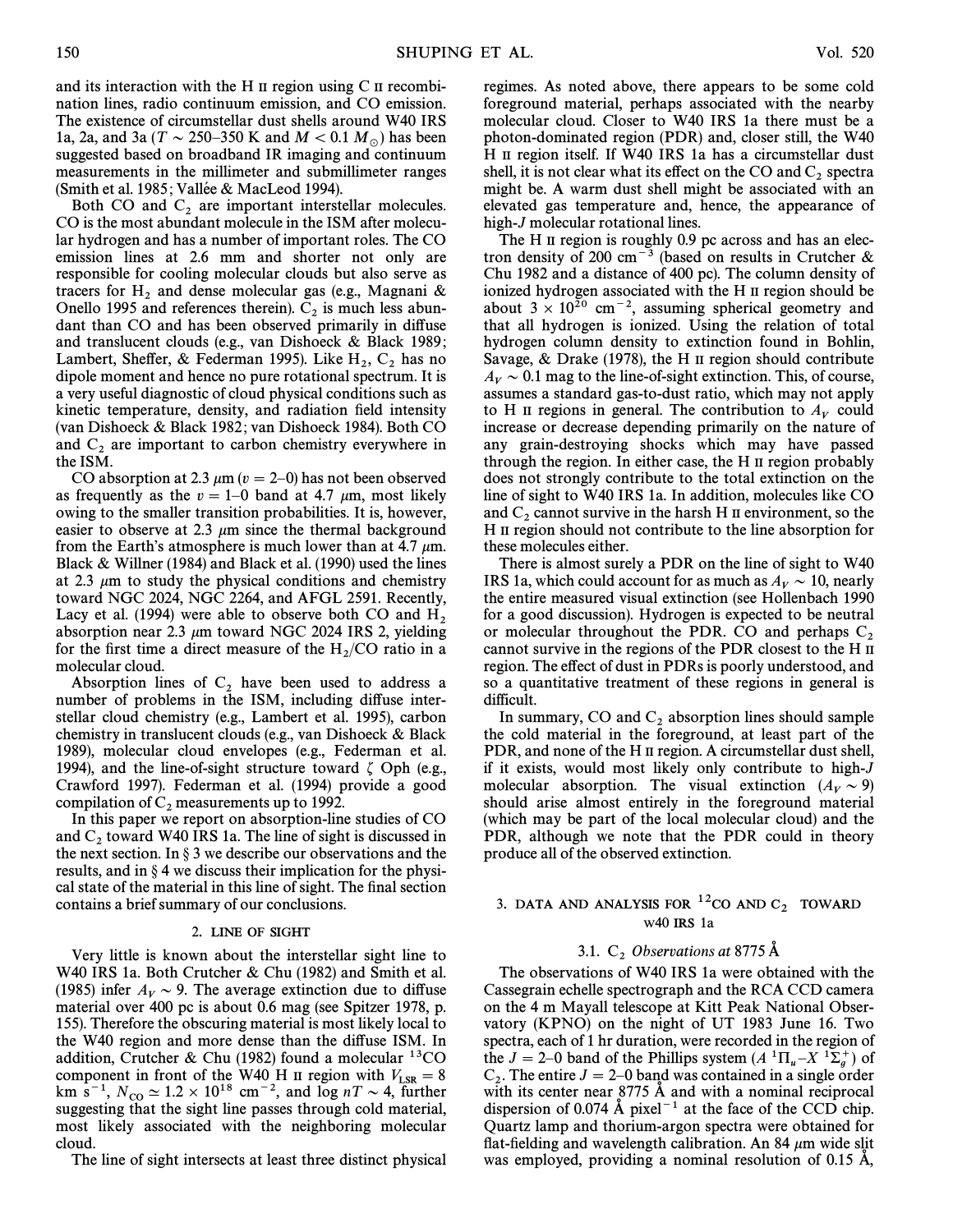which in turn corresponds to approximately 2 pixels on the chip.

The two consecutive 1 hr frames were co-added and averaged. Similarly, two separate flat-field frames were co-added and averaged, and the result was divided into the averaged stellar frame to produce the final photometric spectrum. Both flat-field and stellar frames were bias-corrected. The average of 15 bias frames was first subtracted from the flatfield and stellar frames, after which a second-order bias correction was accomplished by subtracting from the average stellar and flat-field frames the mean row biases obtained from the masked bias columns of each.

The final spectrum was extracted by collapsing the three columns along the slit direction which contained the maximum signal. This spectrum is shown in Figure 1. Spikes are due to cosmic-ray hits and possibly OH airglow lines. Rotational lines in all three branches (P, Q, and R) were identified, with the rotational quantum number  $J$ reaching as high as 12 for the Q branch. Unfortunately, there were problems with the wavelength calibration at the telescope, and we were not able to derive a precise measure for the radial velocities of the  $C_2$  lines. Equivalent widths for these lines were determined using standard spectral reduction procedures in the NOAO/IRAF package, and column densities for each of the rotational levels were calculated from the rotational lines using a simple Gaussian curve of growth (see Spitzer 1978). Initially, the f-value derived by Erman et al. (1982) was used. Recently, the Phillips system transition probabilities have been refined (see Lambert et al. 1995 and references therein), and the column densities have been adjusted to reflect the new f-value derived by Lambert et al. (1995), (1.23  $\pm$  0.16)  $\times$  10<sup> $-3$ </sup>. The data for each line and the column densities for each J are shown in Tables 1 and 2. Several of the lines exhibited effects of saturation, and an estimate of the Doppler constant (b) was derived by requiring that rotational lines originating from the same rotational energy level yield the same rotational population for that level. This method is a simple extension of the doublet ratio method used in the analysis of saturated atomic species. The best value for the Doppler constant was found to be 1.25 km s<sup> $-1$ </sup>. The  $J = 12$  data are not included because of high uncertainty : only the Q12 line was observed, and it is very weak.

### 3.2. <sup>12</sup>CO Observations at 2.3  $\mu$ m

The  $v = 2$ –0 rotational-vibrational lines for CO fall near 2.3  $\mu$ m, within the K band. Since the oscillator strengths are



FIG.  $1-C_2$  Phillips system toward W40 IRS 1a

TABLE 1 OBSERVED  $C_2$  PHILLIPS SYSTEM LINES

| Transition | Rest Wavelength<br>$(\check{A})$ | Equivalent Width<br>$(m\AA)$ |
|------------|----------------------------------|------------------------------|
| $R0$       | 8757.7                           | $37.0 + 3.0$                 |
| $R2$       | 8753.9                           | 52.5 $\pm$ 1.5 <sup>a</sup>  |
| Q2         | 8761.2                           | $55.0 + 5.0$                 |
| $P2$       | 8766.0                           | $18.0 + 3.0$                 |
| $R4$       | 8751.6                           | $42.5 + 7.5^{\rm b}$         |
| Q4         | 8763.7                           | $36.0 + 3.0$                 |
| $P4 + Q8$  | 8773.3                           | $43.0 + 4.0$                 |
| $R6$       | 8750.8                           | $22.8 + 3.0$                 |
| $Q6$       | 8767.7                           | $31.5 + 4.5$                 |
| $P6$       | 8782.3                           | $12.5 + 2.5$                 |
| $P8$       | 8792.6                           | $9.5 + 2.0$                  |
| $Q10$      | 8780.1                           | $17.5 + 2.5$                 |
| $Q12$      | 8788.5                           | $6.5 + 2.0$                  |

<sup>a</sup> R<sub>2</sub> and R<sub>10</sub> are blended.

**b** R4 and R8 are blended.

smaller, the  $v = 2-0$  lines are not as saturated as their  $v=1-0$  cousins at 4.7  $\mu$ m. In addition, it is somewhat easier to observe at 2.3  $\mu$ m, as the sky emission at 4.7  $\mu$ m is much greater and more problematic. Contamination from stellar CO absorption should be negligible since W40 IRS 1a appears to be a hot O or B star, which would not allow stellar CO to survive (Crutcher & Chu 1982; Smith et al. 1985). Circumstellar gas and dust, if they exist, could affect the high-J molecular levels.

Rotational-vibrational transitions at 2.3  $\mu$ m for <sup>12</sup>CO were observed UT 1994 June 11 and UT 1997 July 21 using the CSHELL IR spectrometer at the NASA Infrared Telescope Facility (IRTF) on Mauna Kea. The IRTF is a 3 m primary, off-axis Cassegrain yielding  $f/13.67$  at the spectrometer slit. The CSHELL is a cryogenically cooled echelle spectrometer with a  $256 \times 256$  SBRC InSb detector array (Greene et al. 1993). We used the  $0.5$  slit which gives  $R \simeq 43,000$ . Only the R0, R1, and R2 transitions were detected (Fig. 2) with upper limits placed on R3, R4, and R5. A summary of the observations is shown in Table 3. The data were obtained and reduced following typical IR observing procedures which we briefly summarize below.

Dark frames were co-added and subtracted from the flatfield image for each wavelength setting. W40 IRS 1a and the standard stars were observed in both the " $A$ " and " $B$ " beams (each beam places the spectrum in a different spatial location on the detector). Beam differences  $(A - B$  and  $B - A$ ) were calculated to eliminate sky emission, then co-

TABLE 2

| C, COLUMN DENSITIES             |                                                            |                                                                                              |  |  |  |  |
|---------------------------------|------------------------------------------------------------|----------------------------------------------------------------------------------------------|--|--|--|--|
|                                 | $E_{I}/k$<br>(K)                                           | $N_{I}$<br>$(10^{13}$ cm <sup>-2</sup> )                                                     |  |  |  |  |
| 0<br>2.<br>4<br>6.<br>8<br>$10$ | 0.000<br>15.635<br>52.114<br>109.430<br>187.572<br>286.526 | 5.4 $\pm$ 0.8<br>$19.8 + 2.0$<br>$11.2 + 1.6$<br>$9.2 + 0.7$<br>$5.6 + 0.7$<br>4.1 $\pm$ 0.4 |  |  |  |  |
| $Totala$                        |                                                            | $70 + 4$                                                                                     |  |  |  |  |

a Based on Boltzmann analysis for both 39 and 126 K.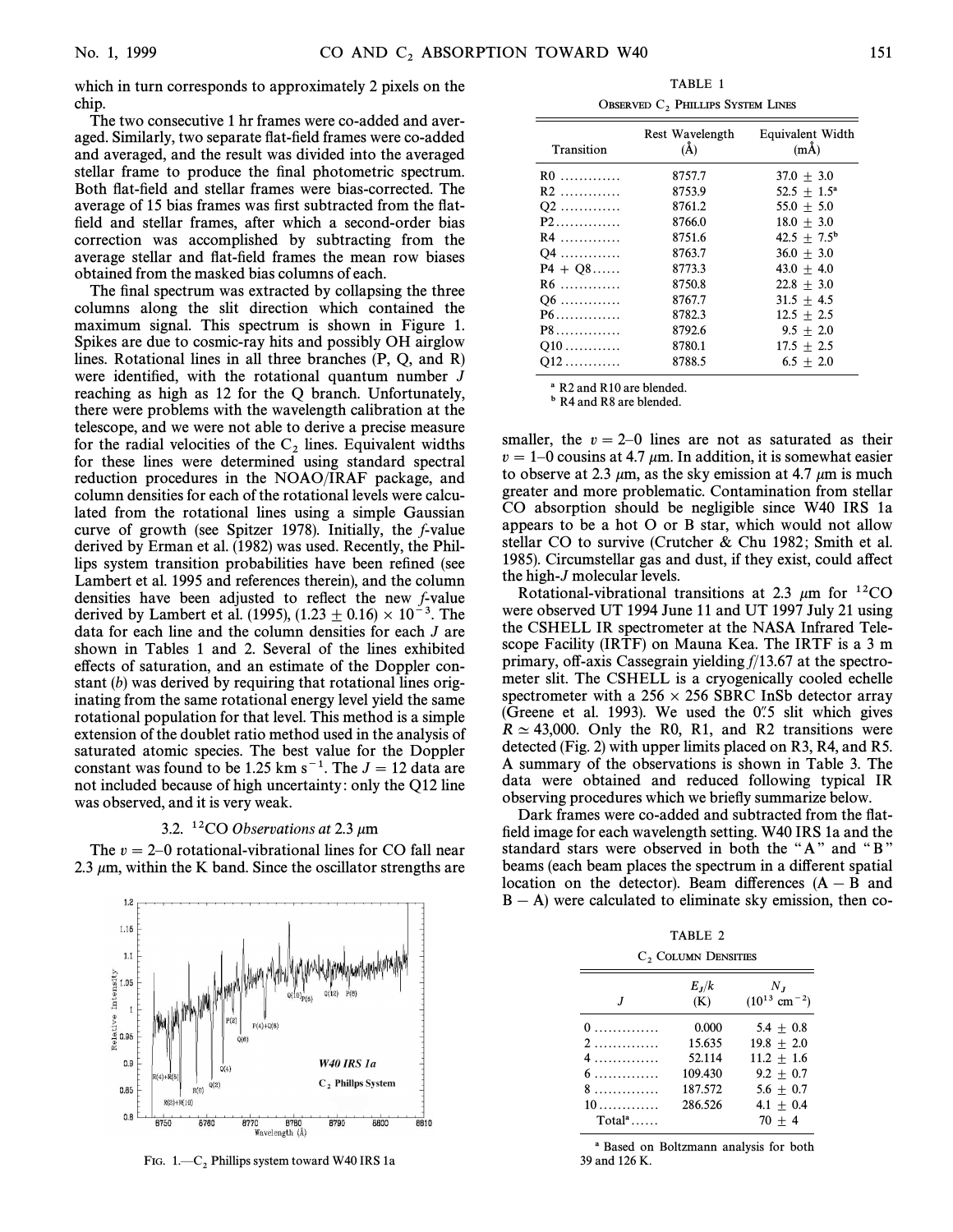TABLE 3 CSHELL <sup>12</sup>CO OBSERVATIONS SUMMARY

| Wavelength Range<br>$(\mu m)$ | $12CO$ Lines                                     | Integration Time<br>(minutes) | $S/N^a$ | <b>Standard Stars</b> |
|-------------------------------|--------------------------------------------------|-------------------------------|---------|-----------------------|
| $2.334 - 2.340$               | R3, R4, R5                                       | 25                            | 90      | BS 6714, 7110, 5 Agl  |
| $2.340 - 2.346$               | R <sub>0</sub> , R <sub>1</sub> , R <sub>2</sub> | 25                            | 90      | Spica                 |

<sup>a</sup> S/N for the regions surrounding the applicable lines.



FIG. 2.<sup>12</sup>CO lines at 2.3  $\mu$ m toward W40 IRS 1a. The continua for R1 and R2 are offset for clarity.

TABLE 4 OBSERVED <sup>12</sup>CO LINES ( $v=2-0$ )

| Transition | Rest Wavelength <sup>a</sup><br>$(\mu m)$ | f-Value <sup>b</sup><br>$(x 10^{-8})$ | <b>Equivalent Width</b><br>$(m\AA)$ |
|------------|-------------------------------------------|---------------------------------------|-------------------------------------|
| $R0$       | 2.34530523                                | 8.78                                  | $130 + 20$                          |
| $R1$       | 2.34326929                                | 5.89                                  | $100 + 10$                          |
| $R2$       | 2.34127497                                | 5.33                                  | $60 + 17$                           |
| $R3$       | 2.33932336                                | 5.11                                  | ${<}20$                             |
| $R4$       | 2.33741273                                | 5.00                                  | ${<}20$                             |
| $R5$       | 2.33554435                                | 4.94                                  | < 20                                |

a Mantz & Maillard 1974.

b Chackerian & Tipping 1983.

are of high confidence  $(2 \sigma)$ . All the widths (along with transition information and errors) are given in Table 4. Widths for the R3, R4, and R5 lines are  $2\sigma$  upper limits based on the noise in the continuum at the expected line position.

The equivalent width of any absorption line is dependent on the column density of the species and, if saturated, the velocity parameter b (see Spitzer 1978). We generated a model curve of growth (COG) using  $b = 1.25$  km s<sup>-1</sup>, as determined from the  $C_2$  lines. Each <sup>12</sup>CO equivalent width was fitted to the COG independently and the column density for each rotational level  $(N_J)$  is given in Table 5. The  $R_2$  through R5 lines were clearly optically thin whereas the R2 through R5 lines were clearly optically thin whereas the R0 and R1 lines were more optically thick, falling on the transition from the linear portion to the saturated part of the COG. If the *b*-value for CO is greater than 1.25 km s<sup>-1</sup>, then the R0 and R1 lines become more optically thin and their abundances drop by 2 and  $0.5 \times 10^{17}$  cm<sup>-2</sup>, respectively. Summing the abundances for each line gives a total column density of  $N_{\text{CO}} = (1.1 \pm 0.2) \times 10^{18} \text{ cm}^{-2}$ (assuming  $12CO$  to be the dominant isotope). Depending on the excitation of the higher  $J$  levels, this value could be slightly too small, and if  $b > 1.25$  km s<sup>-1</sup>, then it would be too high. Our column density for CO is nearly identical to that inferred by Crutcher & Chu (1982) for the foreground,  $N_{\rm CO} \simeq 1.2 \times 10^{18}$  cm<sup>-2</sup>.

TABLE 5 12CO COLUMN DENSITIES

|         | $E_{I}/k$<br>(K) | $N_{I}$<br>$(10^{17}$ cm <sup>-2</sup> ) |
|---------|------------------|------------------------------------------|
| $0$     | 0                | $5.0 + 2.0$                              |
| 1       | 5.532            | $4.0 + 1.5$                              |
|         | 16.60            | $2.2 + 0.7$                              |
| 3       | 33.19            | < 0.8                                    |
| 4.      | 55.32            | < 0.8                                    |
| 5       | 82.98            | < 0.8                                    |
| $Total$ |                  | $11 + 2$                                 |

added and normalized using the flat field for the appropriate wavelength setting. Wavelength calibration was achieved using Ar, Kr, and Xe lamps with three lines per wavelength setting. One-dimensional spectra for W40 IRS 1a, the standard stars, and the calibration lamps were then extracted from the detector images using the APALL task in IRAF.

Once the wavelength solution was applied, telluric absorption features were identified in both the standard stars and W40 IRS 1a spectra. Telluric lines were eliminated from the W40 IRS 1a spectra using the IRAF task TELLU-RIC, which shifts and scales the standard star spectrum before dividing into the object spectrum. It is important to note that merely dividing the standard star spectrum into the object spectrum does not produce the true object spectrum without telluric features. To properly remove telluric features, one must generate an expected object spectrum, convolve it with the standard star spectrum, and compare with the actual observed object spectrum. Lacy et al. (1994) give a good discussion of this technique. We opted to merely divide, however, as our data quality did not warrant more sophisticated techniques.

The R0, R1, and R2 lines are shown in Figure 2. These lines imply  $v_{LSR} = 2 \pm 2$  km s<sup>-1</sup>, in contrast with the 8 km  $s^{-1}$  foreground molecular material seen in emission (Crutcher & Chu 1982). Since emission-line data sample a large, beam-averaged area, and absorption lines just a pencil beam, we do not necessarily expect velocities derived from both to agree. We merely note that they are not wildly different.

 $R = 43,000$  corresponds to a resolution of  $\Delta v \simeq 7$  km  $s^{-1}$ . The R0, R1, and R2 lines all have FWHM  $\sim 8$  km s<sup>-1</sup> and hence are not well resolved. After continuum normalization, each line was directly integrated for equivalent width. Errors reflect continuum placement ambiguity and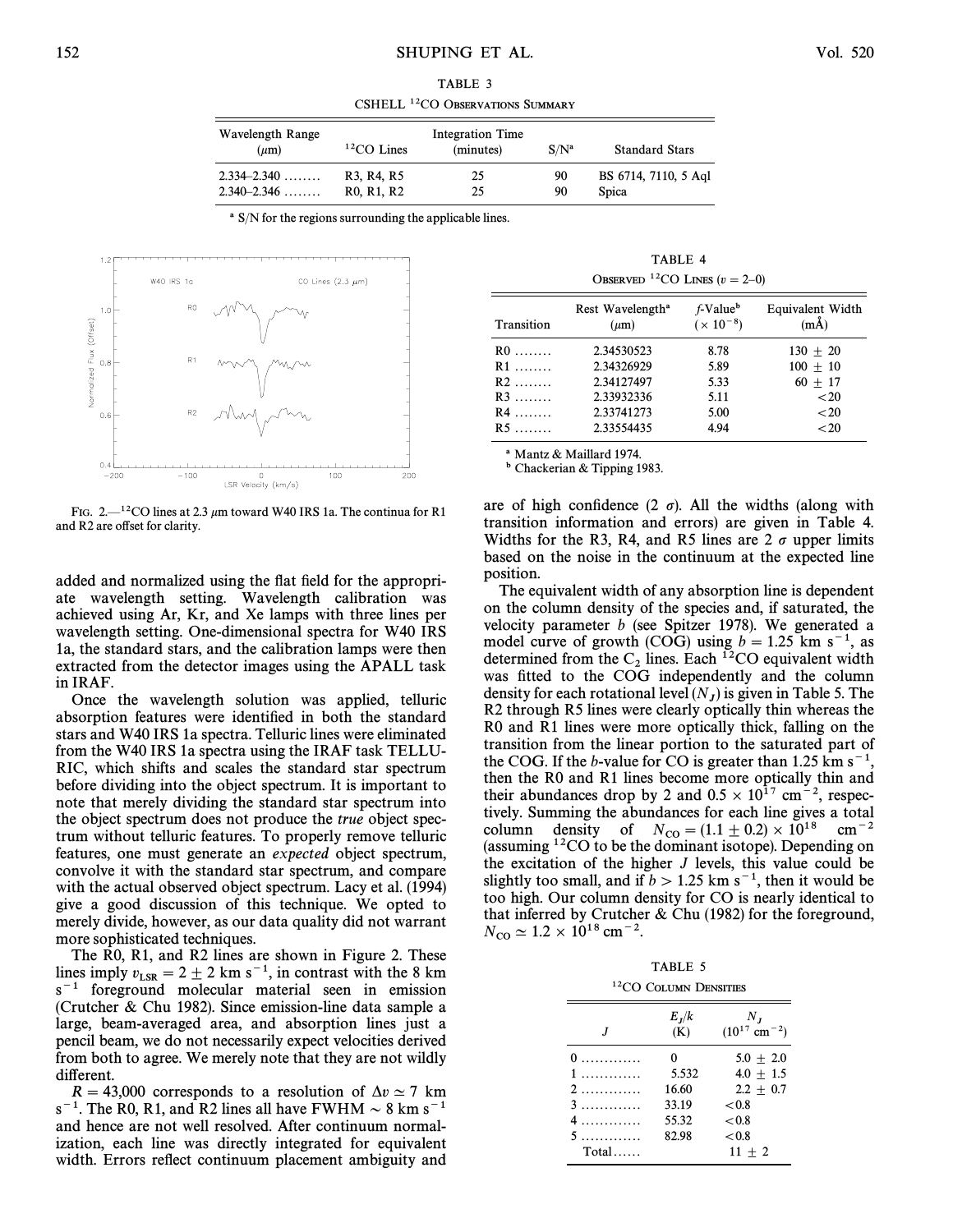## 3.3. CO Ice Band at  $4.7 \mu m$

In an effort to detect the CO ice band at 4.7  $\mu$ m we made observations with moderate spectral resolution at the United Kingdom Infrared Telescope (UKIRT) using the CGS4 on 1998 August 19. All observations were carried out while nodding along the slit to remove atmospheric emission. The total integration time on W40 IRS 1a was 11.2 minutes at an average air mass of 1.45. The spectrum for W40 IRS 1a was ratioed by BS 7236 (B9 V) to remove telluric absorption features. The signal-to-noise ratio  $(S/N)$ is  $\sim$  44 at 4.67  $\mu$ m and no CO ice feature is apparent. An upper limit for the optical depth of the band is  $\tau_{4.67} < 0.02$ <br>(2.5) implying  $N_{\rm c}$  (ice)  $\leq 10^{16}$  cm<sup>-2</sup> (Tielens & Allaman- $(2 \sigma)$ , implying  $N_{\text{co}}(\text{ice}) < 10^{16} \text{ cm}^{-2}$  (Tielens & Allamandola 1987). The depletion of CO into icy mantles for the W40 IRS 1a sight line must be less than 1%.

#### 4. DISCUSSION

### 4.1. Excitation Conditions and the Foreground Cloud Physical Properties

We have three basic diagnostics for the temperature and density toward W40 IRS 1a. The <sup>13</sup>CO emission data imply log  $nT \sim 4$ , much lower than the nearby molecular cloud, log nT  $\sim$  6.5 (Crutcher & Chu 1982). Excitation conditions can also be derived from the rotational populations of CO and  $C_2$ .<br>The r

The rotational level populations of the C<sub>2</sub> Phillips system  $(v=0, J)$  are attained via radiative pumping. Lifetimes of these levels are so long that collisions and upward electronic transitions are the most important depopulation mechanisms. Hence the rotational populations reflect the competition between pumping and collisions and are nonthermal in general (van Dishoeck & Black 1982). For densities greater than 100 cm<sup>-3</sup>, the  $J = 0$  and  $J = 2$  levels are very nearly thermal. Otherwise, the populations depend on the thermal temperature,  $T$ , and the radiation parameter,  $n_c \sigma/I_R$ , where  $n_c$  is the collision partner density [usually  $n(H) + n(H)$ ]  $\sigma$  is the effective cross section for collisional  $n_c \sigma / R$ , where  $n_c$  is the effective cross section for collisional<br> $d\theta$ -excitation for collisional 2 is the effective cross section for collisional de-excitation, and  $I_R$  is the scaling factor for the radiation field in the far-red (van Dishoeck  $&$  Black 1982).

Total molecular abundance and excitation temperatures were calculated from models which fit a Maxwell-Boltzmann population distribution to the observed rotational level abundances. As had been found for other relatively dense clouds (Lutz & Crutcher 1983), the rotational abundances could not be fitted with a single temperature distribution, presumably as a result of radiative pumping (Chaffee et al. 1980; van Dishoeck & Black 1982). Consequently, we fit these data with a two-temperature model used by Lutz & Crutcher (1983):  $J$  levels 4 through 10 were fitted with an excitation temperature  $(T_{ex})$  of 126 K, which we associate with the effects of radiative numning which we associate with the effects of radiative pumping. After correcting the populations in  $J = 0$  and 2 for the contributions from the 126 K population distribution, we derived a  $J = 2/J = 0$  excitation temperature of 39 K, which we associate with the thermal distribution of the gas. The resulting total column density of  $C_2$  toward W40 IRS 1a is (7.0  $\pm$  0.4)  $\times$  10<sup>14</sup> cm<sup>-2</sup>, based on a Boltzmann distribution for both temperatures. This is the highest column density of  $C_2$  yet seen in absorption. Figure 3 shows the final fits.

In comparing the results for W40 IRS 1a to the radiative pumping models calculated by van Dishoeck (1984), we found that they are best characterized by her model with a



FIG. 3.—Boltzmann plot for rotational levels of  $C_2$ : two-temperature C<sub>2</sub> and 20 K (calid line) and 126 K (dashed line) model, 39 K (solid line) and 126 K (dashed line).

kinetic temperature of 40 K and a radiation parameter,  $n_c \sigma/I_R$  of  $5.27 \times 10^{-14}$ . Assuming  $I_R = 1$ ,  $\sigma \sim 2 \times 10^{-16}$ <br>cm<sup>2</sup> (van Dishoeck & Black 1989), and that hydrogen (H cm2 (van Dishoeck & Black 1989), and that hydrogen (H  $I + H_2$  is the only important collision partner, we get  $n_H \sim$ <br>250 cm<sup>-3</sup> for the W40 IPS 12 sight line. Since the value of c 250 cm<sup>-3</sup> for the W40 IRS 1a sight line. Since the value of  $\sigma$ is not known to better than a factor of 2 (van Dishoeck & Black 1989), our value for  $n<sub>H</sub>$  is equally imprecise. In addition, for an enhanced (or depleted) radiation field, the estimated collision (hydrogen) density would scale accordingly.

Rotational transitions of CO are primarily excited by collisions with hydrogen. De-excitation can occur via collisions with hydrogen or by spontaneous line emission. The critical density at which collisions begin to overtake spontaneous emission is around 3000 cm<sup> $-3$ </sup>. More detailed studies of the excitation, photodissociation, and chemistry have been conducted by van Dishoeck & Black (1988) and Warin, Benayoun, & Viala (1996). In general, it is found that the rotational populations of CO are subthermal except for the first few levels in dense cases (Warin et al. 1996). Hence the assumption of LTE will almost always produce excitation temperatures which underestimate the actual thermal temperature  $(T_{\text{ex}} < T_{\text{kin}})$ . Recent work by (Nannier, Pennrase,  $\&$  Andersson (1997) suggests that the Wannier, Penprase, & Andersson (1997) suggests that the dominant form of CO excitation in diffuse and translucent clouds can be line emission from nearby molecular clouds, if the clouds have similar velocity vectors.

As a start, we constructed a Boltzmann plot for the 12CO data (Fig. 4). Fitting the temperature to all lines gives  $T_{ex} = 7$  K. This value is similar to that found by Cruther & Chu 7 K. This value is similar to that found by Cruther & Chu (1982), but it is important to note that the excitation temperatures for  ${}^{13}CO$  and  ${}^{12}CO$  are different in general (Warin et al. 1996). Since the thermal temperature is greater than the CO rotational temperature in general,  $T_{\text{kin}} > 7$  K, which is consistent with the C, analysis Warin et al. (1996) which is consistent with the  $C_2$  analysis. Warin et al. (1996) have constructed models of CO excitation for the dense, translucent, and diffuse cloud regimes, including UV photodissociation. These models show very clearly that the excitation temperature is much lower than the thermal temperature for diffuse and translucent clouds. The excitation of CO in dense clouds is nearly thermal and  $T_{ex} = T_{kin}$ .<br>If we assume that the cloud(s) toward W40 IPS 1a are If we assume that the cloud(s) toward W40 IRS 1a are dense, then  $T_{\text{kin}} \simeq 7$  K. For diffuse and translucent clouds, the level populations observed can be scaled (see 8.4.2 of the level populations observed can be scaled (see  $\S$  4.2 of Warin et al. 1996) to derive "pseudo-LTE" rotational populations, i.e., representative LTE populations for the actual thermal temperature of the gas. A slope can be fitted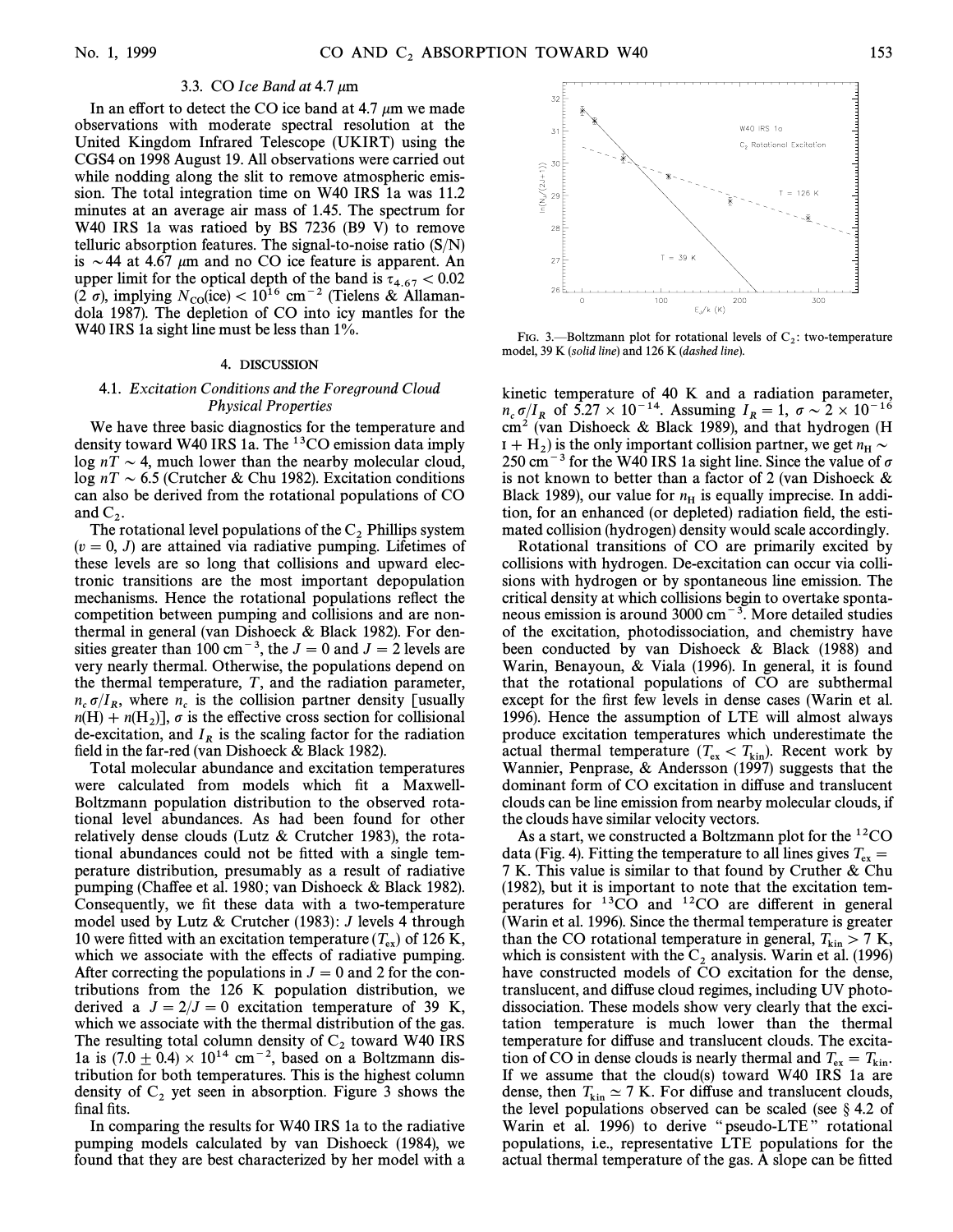

FIG. 4.—Boltzmann plot for rotational levels of  $^{12}CO$ . Squares are observed column densities from Table 5 with  $T_{\text{ex}} = 7$  K (solid line). Triangles are pseudo-LTE populations assuming material on the line of sight is translucent in nature with temperature fit  $(T_{\rm ex} = 9 \text{ K}, \text{dashed line})$ . See § 4.1 for discussion.

to these populations and a thermal temperature inferred. If the cloud(s) toward W40 IRS 1a are translucent, then the R0 population is reduced by  $\sim$  1.75 (changes in R1 and R2 happen to be negligible). The resulting populations imply  $T_{\rm kin} \simeq 9$  K (see Fig. 4), which still does not agree with the C<sub>2</sub> analysis. It is not clear, however, that the models constructed by Warin et al. (1996) apply to our line of sight: the UV field is probably higher than normal near W40, and it seems very likely that there are multiple clouds on the sight line.

Since the cloud(s) on the W40 IRS 1a line of sight are very near the W40 molecular cloud, and the LSR velocities of both are similar (5 and 8 km  $s^{-1}$ ), the excitation for <sup>12</sup>CO may be at least partially radiative. Comparing to models constructed by Wannier et al. (1997) it is apparent that our  $T_{\rm ex} = 7$  K is degenerate: it can be accounted for by many combinations of radiative excitation, collision partner density, and kinetic temperature. The  $C_2$  excitation conditions can help constrain those for  $^{12}CO$ . If we assume  $T_{\rm kin} \simeq 40$  K, the density of the gas can range from 0 to 450  $\text{cm}^{-3}$ , depending on the efficiency of radiative excitation. Collisional excitation becomes dominant as n approaches  $450 \text{ cm}^{-3}$  (which we use as an upper limit). If we further assume  $n \sim 250 \text{ cm}^{-3}$  (as indicated by the C<sub>2</sub> data), then the excitation of CO can only be explained by collisional and radiative processes combined.

A summary of the W40 IRS 1a sight-line cloud physical properties based on the CO and  $C_2$  data in this paper, as well as the CO emission study by Crutcher & Chu (1982), is given in Table 6. As discussed in  $\S 2$ , we assume that nearly

all of the absorption on this line of sight arises in one cloud complex (single or multiple components) local to the W40 region, since it is only 400 pc distant (i.e., the cloud[s] cannot be diffuse). The physical conditions are best determined by  $C_2$ :  $n \sim 250$  cm<sup>-3</sup> and  $T \simeq 40$  K. The CO emis-<br>sion and absorption values and limits agree very well. The sion and absorption values and limits agree very well. The cloud(s) is (are) clearly not dense enough to be considered molecular but could be considered translucent. Translucent lines of sight typically have  $A_V = 2$ –5 and can be studied via both absorption lines (UV, optical, and/or IR) and radio emission lines. In addition, translucent material is expected in the outer envelopes of molecular clouds (van Dishoeck & Black 1989). We postulate that the W40 IRS 1a sight line is composed of multiple translucent components associated with the W40 molecular cloud.

#### 4.2. Molecular Abundances

CO and  $C_2$  abundances have been determined jointly for a number of sight lines, a sample of which is shown in Table 7. W40 IRS 1a is one of few sight lines allowing a direct comparison of CO and C<sub>2</sub> in *absorption*. The abundance ratio we derive is  $CO/C_2 = 1600 \pm 600 (2 \sigma)$ . The depletion of CO onto dust is negligible  $(<1%)$ , in view of our failure to detect CO ice, but the  $C_2$  depletion has not been assessed. Note that the  $CO/C_2$  ratio increases from diffuse to trans-<br>lucent and molecular regimes indicating (to first order) that the formation/destruction rates favor CO over  $C_2$  as cloud type changes. This may merely be due to self-shielding of CO, but other processes may also be in action : the data are not yet precise enough to tell.

Assuming all hydrogen is molecular, we can estimate the amount of  $H_2$  on the W40 IRS 1a line of sight from  $N_{\text{CO}}$ . Using an  $\rm H_2/CO$  ratio of  $3700^{+3100}_{-2700}$  (based on the direct comparison of H and CO IP absorption lines toward comparison of H<sub>2</sub> and CO IR absorption lines toward NGC 2024 IRS 2  $[A_V = 21.5 \pm 5]$ ; Lacy et al. 1994), we find  $N = 4.4^{+3.8} \times 10^{21}$  cm<sup>-2</sup>. The H/CO ratio is find  $N_{\text{H}_2} = 4.4^{+3.8}_{-3.2} \times 10^{21} \text{ cm}^{-2}$ . The H<sub>2</sub>/CO ratio is derived from a direct comparison of weak absorption lines derived from a direct comparison of weak absorption lines and hence should be reliable, but it is based on only one data point: NGC 2024 IRS 2. If this sight line is abnormal in any way, then the ratio does not necessarily apply to other lines of sight such as W40 IRS 1a.

#### 4.3. Dust Indicators

The  $A_V$  calculated by Crutcher & Chu (1982) and Smith et al. (1985) assumes a "normal" extinction law ( $R_V \sim 3$ ), which may be incorrect. The ratio of visual to selective extinction,  $R_V$ , is a grain size distribution indicator<br>(Cardelli Clayton, & Mathis 1989);  $R > 3$  implies an (Cardelli, Clayton, & Mathis 1989):  $R_V < 3$  implies an abundance of small grains compared with the typical size abundance of small grains compared with the typical size distribution, whereas  $R_V > 3$  implies that larger grains

TABLE 6 W40 IRS 1a SIGHT-LINE PHYSICAL PROPERTIES

| <b>Species</b>               | $V_{LSR}$<br>$(km s^{-1})$ | $(km s^{-1})$    | $\rm (cm^{-2})$                                        | $T_{\rm ex}$<br>(K)    | $n_{\rm H}$ <sup>c</sup><br>$\rm (cm^{-3})$ | log nT               |
|------------------------------|----------------------------|------------------|--------------------------------------------------------|------------------------|---------------------------------------------|----------------------|
| $13CO$ emission <sup>a</sup> | $\cdots$                   | 1.25<br>$\cdots$ | $(7.0 \pm 0.4) \times 10^{14}$<br>$1.2 \times 10^{18}$ | 39, $126b$<br>$\cdots$ | $\sim$ 250<br>$\cdots$                      | $\cdots$<br>$\sim$ 4 |
|                              | $2 + 2$                    | $\cdots$         | $(1.1 \pm 0.2) \times 10^{18}$                         | >7                     | $<$ 450 <sup>d</sup>                        | $\cdots$             |

a Crutcher & Chu 1982.

 $b$  T = 126 K component due to radiative pumping.

 $^{\circ}$  H + H<sub>2</sub>.<br><sup>d</sup> Assumin

<sup>d</sup> Assuming  $T \simeq 40$  K, see § 4.1.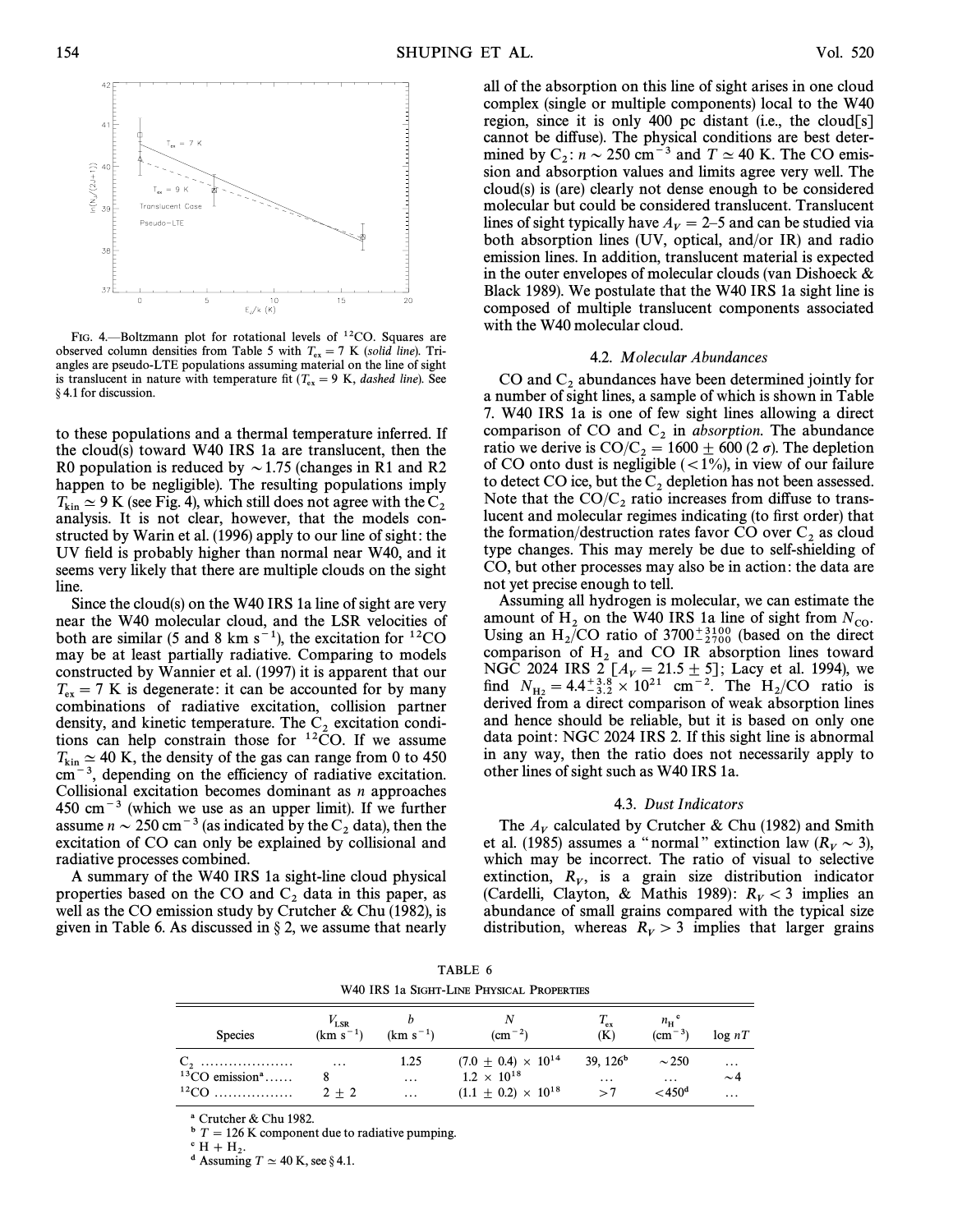| SIGHT LINES WITH CO AND $C_2$ Observations   |                                          |                                           |                |                         |              |            |
|----------------------------------------------|------------------------------------------|-------------------------------------------|----------------|-------------------------|--------------|------------|
| Sight Line                                   | $N_{CO}$ <sup>a</sup><br>$\rm (cm^{-2})$ | $N_{C_2}$ <sup>b</sup><br>$\rm (cm^{-2})$ | $CO/C$ ,       | Cloud Type <sup>c</sup> | $A_V$        | References |
| W40 IRS 1a                                   | $1.1 \pm 0.2(18)$                        | 7.0 $\pm$ 0.4(14)                         | $1600 \pm 600$ | T                       | $7.5 - 12.5$ | This work  |
| $Cyg$ OB2-12                                 | 2(16)                                    | $3.0 \pm 0.2(14)$                         | $67 \pm 5$     | D                       | $\sim$ 10    | 1, 2       |
| HD 94413                                     | $0.7-1.2(16)^d$                          | 2.8(13)                                   | 250-430        | T                       | 2.4          | 3          |
| HD 154368                                    | $0.6 - 1.5(16)^d$                        | 4.6(13)                                   | 130-330        | T                       | 2.5          | 3          |
| HD 169454                                    | $0.55 - 1.8(16)^d$                       | 5.6(13)                                   | $100 - 320$    | T                       | 3.3          | 3          |
| $\overline{P}$ Per                           | 1.1(15)                                  | 1.8(13)                                   | 60             | D                       | 0.9          |            |
| HD 27778                                     | 2.5(16)                                  | 3.0(13)                                   | 830            | T                       | 1.2          | 4          |
| $\Omega$ Oph A                               | 1.9(15)                                  | 2.1(13)                                   | 90             | T                       | 1.4          | 4, 7       |
| $\zeta$ Oph                                  | 2.3(15)                                  | $1.79 \pm 0.06(13)$                       | 130            | D/T                     | 0.96         | 4          |
| $20$ Aql                                     | 3(15)                                    | 4.2(13)                                   | 71             | D/T                     | 0.99         | 4          |
| HD 207198                                    | 2.6(15)                                  | 2.4(13)                                   | 110            | T                       | 1.9          | 4          |
| HD 21483                                     | 1.0(18)                                  | 7.4(13)                                   | $100 - 105$    | T                       | 1.7          | 4          |
| $\zeta$ Per                                  | 1.2(15)                                  | 2.8(13)                                   | 43             | D/T                     | 1.0          |            |
| $X$ Per                                      | 5.0(15)                                  | 4.2(13)                                   | 120            | T                       | 1.4          |            |
| HD 26571                                     | 6.0(16)                                  | 8.8(13)                                   | 680            | D/T                     | 0.9          |            |
| 4E Aur                                       | 1.3(15)                                  | 4.6(13)                                   | 28             | T                       | 1.6          | 4          |
| HD 110432                                    | 1.0(15)                                  | 2.4(13)                                   | 42             | T                       | 1.2          | 4          |
| $\tau$ Sco                                   | 1.0(12)                                  | < 1.0(12)                                 | >1             | D                       | 0.19         | 5          |
| $6^1$ Sco                                    | 1.2(13)                                  | < 1.0(12)                                 | >12            | D                       | 0.62         |            |
| $\omega^1$ Sco                               | 4.0(13)                                  | < 2.0(12)                                 | >23            | D                       | 0.68         |            |
| $\gamma$ Oph                                 | 3.0(14)                                  | 2.8(13)                                   | 11             | T                       | 1.2          |            |
| $O(\text{Cep} \dots \dots \dots \dots \dots$ | 1.7(13)                                  | 1.0(13)                                   | 2              | $D^e$                   | 1.5          |            |
| HD 210121                                    | 3.0(1.5) <sup>d</sup>                    | 52(13)                                    | 58             | T (high latitude)       | $\sim$ 1     | 6          |

NOTE.— $X(Y) = X \times 10^Y$ .

<sup>a</sup> All column densities derived from UV or IR absorption lines except where noted.

 $1.4(13)$ 

<sup>b</sup> Where appropriate, the column density for C<sub>2</sub> has been adjusted to account for the new f-value derived by Lambert, Sheffer, &

100

 $D^e$ 

Federman 1995.

 $\lambda$  Cep ............

Cloud types:  $D =$  diffuse,  $T =$  translucent.

 $1.4(15)$ 

<sup>d</sup> From millimeter emission lines.

<sup>e</sup> Possibly more than one cloud.

REFERENCES.-(1) McCall et al. 1998; (2) Lutz & Crutcher 1983; (3) Gredel, van Dishoeck, & Black 1994; (4) Federman et al. 1994 and references therein; (5) Lambert, Sheffer, & Federman 1995; (6) Gredel et al. 1992; (7) Federman et al. 1999.

dominate the extinction. As interstellar clouds collapse the dust grains tend to agglomerate, eliminating the smaller particles (Jura 1980). If the line of sight toward W40 IRS 1a does indeed sample the edge of a molecular cloud, then we would expect a population of larger grains and  $3 < R_V < 5$ . Smith et al. (1985) found  $B - V = 2.2$  for W40 IRS 1a, and<br>assuming it is an OB star,  $E_{B-V} \simeq 2.5$ . For  $R_V = 3-5$ , we get a range in  $A_V$  of 7.5–12.5, which agrees with the previous work by Crutcher & Chu (1982) and Smith et al. (1985).

Our calculated value of  $A_V$  can be used to predict the amount of CO expected toward W40 IRS 1a. As discussed in  $\S$  2, however, the extinction and CO absorption may not be well correlated in the PDR, leading us to slightly over*estimate*  $N_{\text{CO}}$  based on  $A_V$ . Conversely, most studies of the  $CO/A<sub>V</sub>$  ratio have not addressed the depletion of CO into ice mantles (which may be as high as 40%; Chiar et al. 1995). Since CO is almost entirely in the gas phase for the W40 IRS 1a line of sight, these studies will *underestimate* the predicted CO column density. Using radio maps, spectroscopic data, and star counts in the Taurus and  $\rho$  Oph clouds, Frerking, Langer, & Wilson (1982) found

$$
N(C^{18}O) = 1.7 \times 10^{14} (A_V - 1.3)
$$
 (1)

for *N* in units of cm<sup>-2</sup> and  $4 < A_V < 21$ . This relation predicts  $N_{\text{CO}} = (0.5-1.0) \times 10^{18}$  cm<sup>-2</sup> [with  $N(\text{CO})/$  $N(C^{18}O) = 490$ ] for our line of sight, very nearly the same as we have measured. Interestingly, it may be that the PDR effect nearly balances the depletion effect.

There is no strong correlation between  $C_2$  and  $E_{B-V}$  (van Dishoeck & Black 1989), although other dust indicators have not been investigated. The lack of correlation may be due to the fact that many of the stars included in  $C_2$  absorption studies to date have been distant supergiants where some of the sight-line extinction is caused by diffuse clouds, which lack abundant  $C_2$ .

1.8

 $\overline{4}$ 

Comparing the W40 IRS 1a sight line with others in Table 7, it is apparent that CO and  $C_2$  generally increase with  $A_V$ , but the data are too scattered to draw any strong conclusions.

The measurement of CO and  $C_2$  absorption toward Cyg OB2-12, the classic diffuse cloud line of sight with  $A_V \simeq 10$ , is quite interesting. Lutz & Crutcher (1983) found  $N_{C_2}$  =  $(3.0 \pm 0.2) \times 10^{14}$  cm<sup>-2</sup> (adjusted for new Phillips system f-values in Lambert et al. 1995), about half of the abundance on the W40 IRS 1a sight line. Recently, McCall et al. (1998) measured CO IR absorption toward Cyg OB2-12 yielding  $N_{\text{CO}} = 2 \times 10^{16} \text{ cm}^{-2}$ , a factor of 60 less than what we find for W40 IRS 1a over nearly the same total visual extinction. The 4.7  $\mu$ m CO ice feature is not seen on this line of sight; therefore, depletion of CO onto ice mantles cannot readily explain the discrepancy. This clearly shows that the gaseous CO-to-dust ratio changes from diffuse to denser environments.

As an interesting side note, we have compared the total hydrogen column density (assuming all of it to be molecular) for both W40 IRS 1a and NGC 2024 IRS 2 with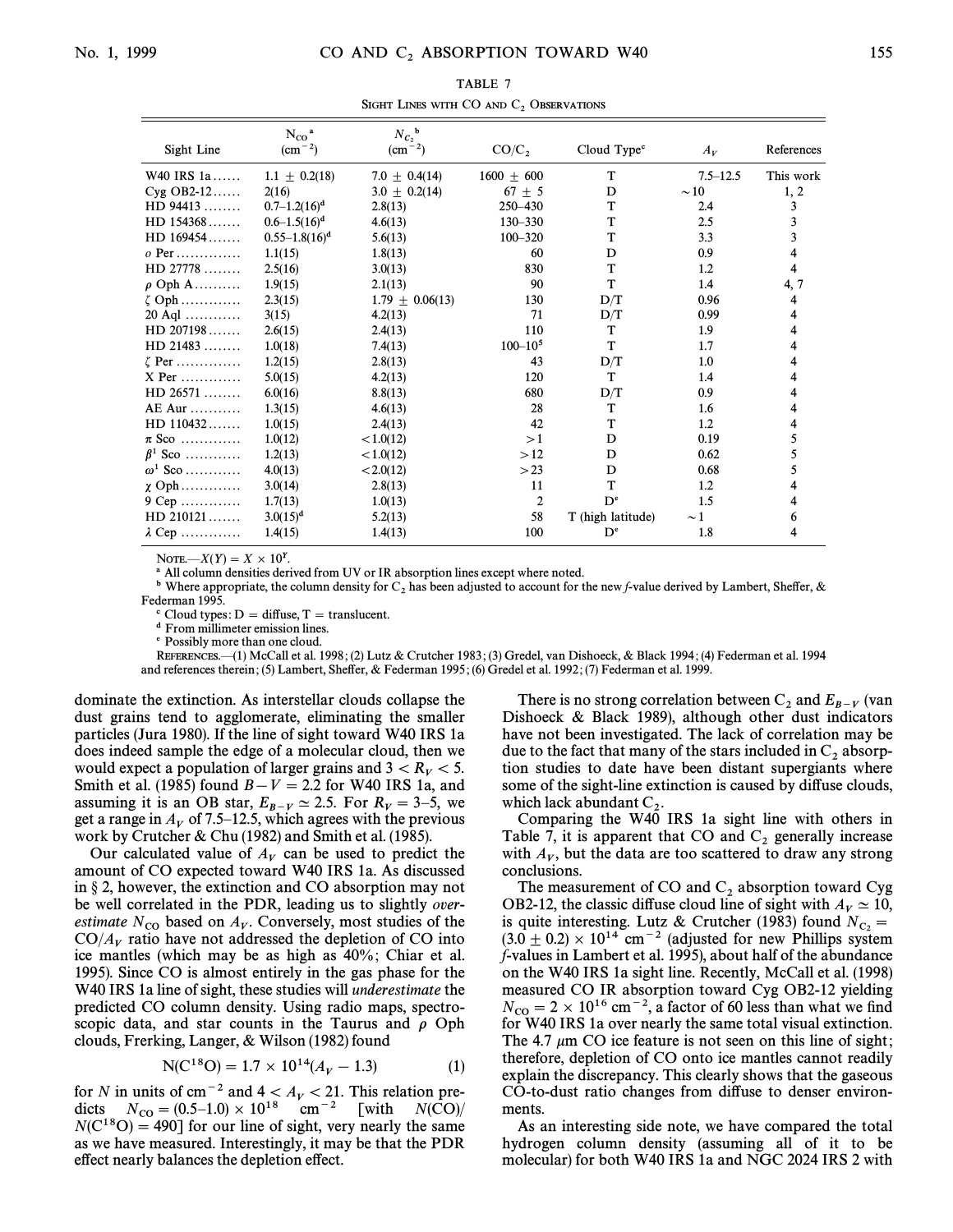

FIG. 5.-Correlation of reddening and total hydrogen column density. Solid line: "intercloud" relationship extrapolation from Bohlin, Savage,  $\&$ Drake (1978); dashed line: "cloud " extrapolation; dotted line: relationship found by Dickman (1978). The total H column density for both W40 IRS 1a and NGC 2024 IRS 2 assumes all hydrogen is molecular. See § 4.3 for further discussion.

the hydrogen/reddening correlations found by Bohlin et al. (1978) and Dickman (1978) (Fig. 5). The  $E_{B-V}$  for NGC 2024 IRS 2 assumes  $A_V = 21$  (Lacy et al. 1994; Jiang, Perrier, & Lena 1984) and  $R_V$  ranging from 3 to 5. The correlations ("intercloud" and "cloud") from Bohlin et al. (1978) are based on Lya absorption for lightly reddened sight lines with  $E_{B-V} < 0.6$ , whereas the relation from Dickman (1978), derived from CO emission, is good to  $E_{B-V} \sim 3$ . In Figure 5 we have extrapolated out to  $E_{B-V} =$ 10. The data from W40 IRS 1a and NGC 2024 IRS2 agree with the extrapolated relations surprisingly well, within factors of 2 or so.

#### 5. CONCLUSIONS

We have used <sup>12</sup>CO and  $C_2$  IR and visible absorption lines to investigate the line of sight toward W40 IRS 1a. The  $C_2$  data were obtained at the 4 m Mayall Telescope at KPNO and the  ${}^{12}CO$  data from the CSHELL on the IRTF. The CO ice band at 4.7  $\mu$ m was not detected. This sight line is clearly much more dense than diffuse, based on  $A_V \sim 9$ and a distance of only 400 pc (we calculate a range in  $A_V$  of

- Black, J. H., van Dishoeck, E. F., Willner, S. P., & Woods, R. C. 1990, ApJ, 358, 459
- 
- Black, J. H., & Willner, S. P. 1984, ApJ, 279, 673<br>Bohlin, R. C., Savage, B. D., & Drake, J. F. 1978, ApJ, 224, 132<br>Cardelli, J. A., Clayton, G. C., & Mathis, J. S. 1989, ApJ, 345, 245
- 
- 
- Chackerian, C., & Tipping, R. H. 1983, J. Mol. Spectrosc., 99, 431 Cha†ee, F. H., Jr., Lutz, B. L., Black, J. H., Vanden Bout, P. A., & Snell, R. L. 1980, ApJ, 236, 474
- Chiar, J. E., Adamson, A. J., Kerr, T. H., & Whittet, D. C. B. 1995, ApJ, 455, 234
- 
- Crawford, I. A. 1997, MNRAS, 290, 41 Crutcher, R. M., & Chu, Y. 1982, in Regions of Recent Star Formation, ed. R. S. Roger & P. E. Dewdney (Dordrecht : Reidel), 53
- 
- Dickman, R. L. 1978, ApJS, 37, 407 Erman, P., Lambert, D. L., Larsson, M., & Mannfors, B. 1982, ApJ, 253, 983
- Federman, S. R., Lambert, D. L., van Dishoeck, E. F., Andersson, B.-G., & Zsargo, J. 1999, in preparation
- Federman, S. R., Strom, C. J., Lambert, D. L., Cardelli, J. A., Smith, V. V., & Joseph, C. L. 1994, ApJ, 424, 772 Frerking, M. A., Langer, W. D., & Wilson, R. W. 1982, ApJ, 262, 590
- 
- 
- Gredel, R., van Dishoeck, E. F., & Black, J. H. 1994, A&A, 285, 300 Gredel, R., van Dishoeck, E. F., de Vries, C. P., & Black, J. H. 1992, A&A, 257, 245

7.5–12.5, assuming a population of large grains). Our  ${}^{12}CO$ and  $C_2$  data show the following:

1. The C<sub>2</sub> excitation conditions,  $T \approx 40$  K and  $n \sim 250$  cm<sup>-3</sup>, agree with limits determined from CO emission and absorption. Since the  $A_V$  is large and both absorption and emission measures are available, we postulate that the W40 IRS 1a sight line has multiple translucent components.

2. The nondetection of CO ice indicates a CO depletion of  $\delta$  < 1%.

3. Comparing with other sight lines in Table 7, we find an overall increase in  $N_{\text{CO}}$  and  $N_{\text{C}_2}$  with increasing  $A_V$ . The noncluder to scattered to draw any further concludata, however, are too scattered to draw any further conclusions at this point. The ratio of CO to  $C_2$  appears to increase from diffuse to translucent and molecular sight lines probably due to the self-shielding of CO.

4. The column density of CO toward W40 IRS 1a is  $\sim 60$ times that found for Cyg OB2-12, the classic diffuse line of sight (McCall et al. 1998), despite very similar  $A_V$  values. This is not a depletion effect and suggests that the CO-todust ratio changes from diffuse to dense environments.

5. Finally, the relationship of hydrogen column density to interstellar reddening (Bohlin et al. 1978 ; Dickman 1978) was found to be roughly consistent with recent data out to  $E_{B-V} \sim 10$  (Fig. 5). Contrary to the CO-to-dust ratio, the hydrogen-to-dust ratio appears to be valid from diffuse to dense regimes.

This research was supported by NASA Graduate Student Research Program grant (NGT5-50032) to R. Y. Shuping and NASA grant NAG5-4184 to T. P. Snow. We would like to thank the sta† and operators at KPNO, the IRTF (J. Rayner), and the UKIRT (T. Kerr) for their help and tireless duty through the night. Many thanks to J. Black and the referee S. Federman, whose comments and suggestions greatly improved the content and quality of this paper. B. L. Lutz would like to thank K. Sheth, who carried out the curve-of-growth analysis and temperature fits for the  $C_2$  lines. R. Y. Shuping would like to thank B.-G. Andersson, J. H. Lacy, and D. Jansen for their helpful input, and also D. E. Schutz for useful conversations and support.

#### REFERENCES

- Greene, T. P., Tokunaga, A. T., Toomey, D. W., & Carr, J. S. 1993, Proc. SPIE, 1946, 313
- Hollenbach, D. J. 1990, in ASP Conf. Ser. 12, The Evolution of the Interstellar Medium, ed. L. Blitz (San Francisco : ASP), 167
- Jiang, D. R., Perrier, C., & Lena, P. 1984, A&A, 135, 249
- 
- Jura, M. 1980, ApJ, 235, 63 Lacy, J. H., Knacke, R., Geballe, T. R., & Tokunaga, A. T. 1994, ApJ, 428, L69
- Lambert, D. L., She†er, Y., & Federman, S. R. 1995, ApJ, 438, 740 Lutz, B. L., & Crutcher, R. M. 1983, ApJ, 271, L101
- 
- 
- Magnani, L., & Onello, J. S. 1995, ApJ, 443, 169 Mantz, A. W., & Maillard, J.-P. 1974, J. Mol. Spectrosc., 53, 466
- McCall, B. J., Geballe, T. R., Hinkle, K. H., & Oka, T. 1998, Science, 279,
- 1910 Shull, J. M., & Beckwith, S. 1982, ARA&A, 20, 163
- Smith, J., Bentley, A., Castelaz, M., Gehrz, R. D., Grasdalen, G. L., & Hackwell, J. A. 1985, ApJ, 291, 571
- Spitzer, L., Jr. 1978, Physical Processes in the Interstellar Medium (New York: Wiley)
- Tielens, A. G. G. M., & Allamandola, L. J. 1987, in Physical Processes in Interstellar Clouds, ed. G. E. Morfill & M. Scholer (Dordrecht: Reidel),
- 333 Vallee, J. P. 1987, A&A, 178, 237
- Vallee, J. P., Guilloteau, S., & MacLeod, J. M. 1992, A&A, 266, 520